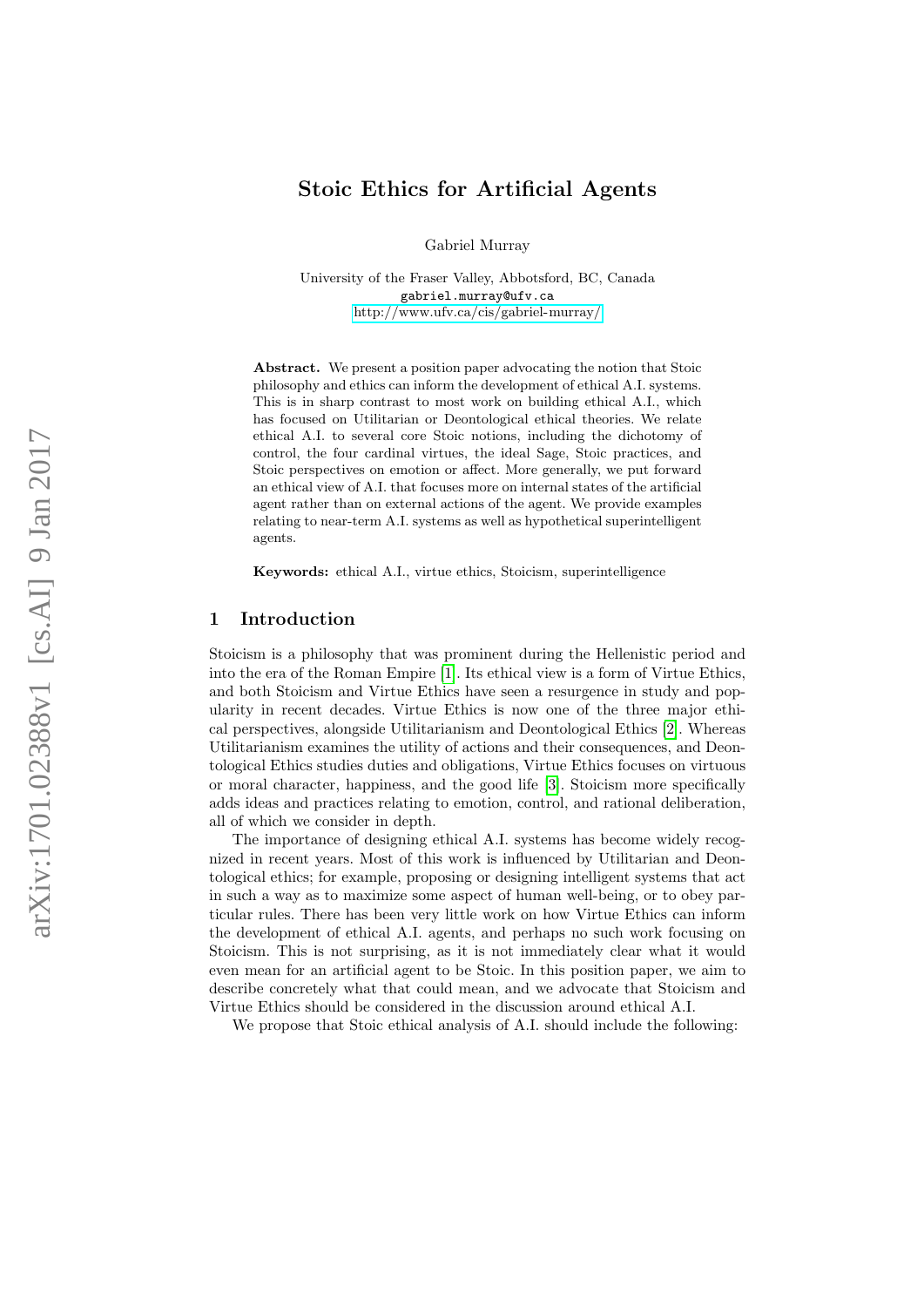- 2 Gabriel Murray
	- Stoic ethical analysis of A.I. should be based on analysis of an agent's internal states.
- Stoic ethical judgment of an A.I. agent should not be based on factors outside of the agent's control, and specifically should not be consequentialist.
- Stoic ethical analysis of A.I. should include whether or not the agent has characteristics corresponding to Stoic virtues.

Similarly, A.I. systems should be designed with these considerations in mind, and incorporate aspects of Stoic practices.

In Section [2,](#page-1-0) we discuss current directions in ethical A.I., including the limited previous work on Virtue Ethics for A.I. systems. In Section [3,](#page-2-0) we discuss some of the core concepts of Stoicism and how they can relate to the development of A.I. systems. These concepts include Stoic control, the four cardinal virtues, the ideal Sage, emotion, and Stoic practices. In Section [4,](#page-9-0) we consider criticisms of Stoicism and Virtue Ethics, as well as criticism of the notion that they could have any bearing on designing ethical intelligent systems. In that section, we also give some limited proposals on how Stoicism can be combined with Utilitarian and Deontological considerations. Finally, we conclude and summarize our position in Section [5.](#page-10-2)

# <span id="page-1-0"></span>2 Related Work

Recent discussion on ethical A.I. can be divided into that which focuses primarily on ethical implication of current and near-term A.I. systems, and that which primarily focuses on hypothetical superintelligence, i.e. systems with intelligence and capabilities that are beyond human-level. As an example of the former, Amodei et al. [\[4\]](#page-11-1) describe concrete problems relating to A.I. safety, and Arkin [\[5\]](#page-11-2) discusses ethics for autonomous systems used in warfare. Wallach and Allen [\[6\]](#page-11-3) discuss morality for agents of varying levels of sophistication. Bostrom [\[7\]](#page-11-4), Dewey [\[8\]](#page-11-5), Christiano [\[9\]](#page-11-6), and Yudkowsky [\[10\]](#page-11-7) focus on A.I. ethics with a particular emphasis on superintelligent systems. Much of this work, whether looking at near-term or long-term A.I., is based on reinforcement learning, where an artificial agent learns how to act in an environment by collecting rewards (which could be negative, i.e. punishments). There are well-recognized potential pitfalls with this approach, such as using the wrong reward function, or having a superintelligent agent take control of its own reward signal (called reward hacking, or wireheading). We will discuss some of these details and issues in Section [3.](#page-2-0) In general, these approaches are action-centric and based on taking actions that maximize some reward or utility.

There has been very little work on applying Virtue Ethics to artificial intelligence. Coleman [\[11\]](#page-11-8) describes characteristics that can help an A.I. achieve its goals, and analyzes these characteristics as virtues in a Virtue Ethic framework. This is similar to our effort, except that we focus on the four cardinal Stoic virtues, and discuss many additional Stoic ideas and practices as well. Hicks [\[12\]](#page-11-9) discusses drawbacks to designing ethical A.I. using principle-based approaches such as Utilitarian or Deontological ethics, and argues in favour of a role for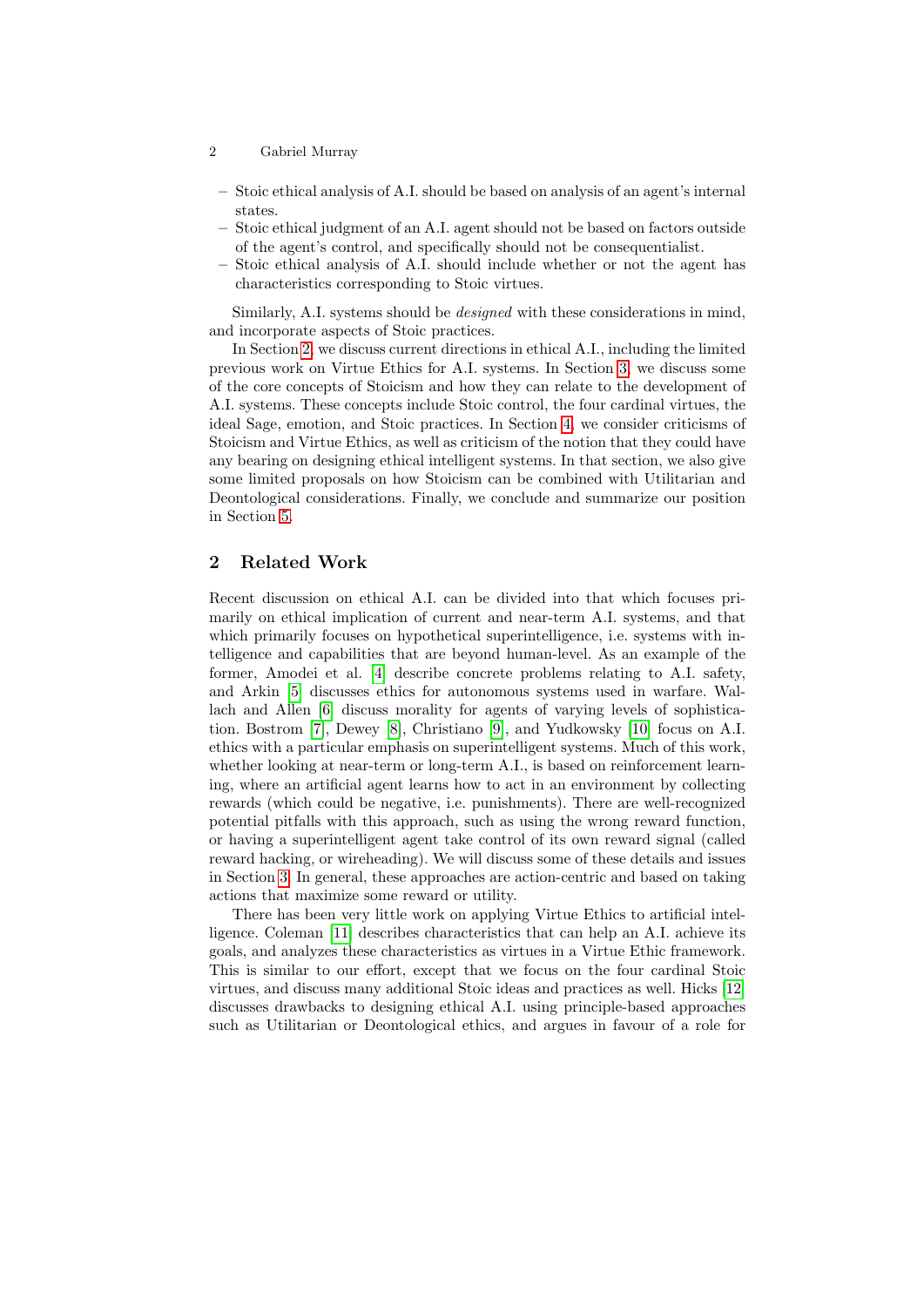Virtue Ethics. As one example, Hicks argues that in scenarios where all options are bad but the A.I. agent must still make a decision, the agent should have some sense of regret about the decision.

As the field of artificial intelligence has developed, the topic of ethical A.I. has been relatively neglected. The most famous example of ethical A.I. has come from fiction rather than A.I. research, in the form of Asimov's Laws of Robotics [\[13\]](#page-11-10). Recent years have seen a marked increase in attention paid to the topic of ethical A.I., with annual workshops as well as organizations and partnerships dedicated to the matter  $<sup>1</sup>$  $<sup>1</sup>$  $<sup>1</sup>$ .</sup>

# <span id="page-2-0"></span>3 Stoicism and A.I.

In this section we discuss how Stoic philosophy and ethics can be relevant to the development of ethical A.I. systems.

# 3.1 Internal States Matter

As mentioned in Section [2,](#page-1-0) most existing work on ethical A.I. is action-centric. For example, we can design an intelligent agent that tries to maximize a reward function relating to some aspect of human well-being. There is a clear parallel between such systems and the Utilitarian ethical perspective, which says that an action is good if its positive consequences outweigh its negative consequences. Alternatively, an action-centric system could be informed by Deontological ethics, so that it takes actions that do not violate its obligations, and that do not use people or other agents as a means to an end (i.e. it acts in accordance with the Categorical Imperative). In either case, actions and consequences external to the agent are of paramount importance.

Stoicism and Virtue Ethics are more concerned with internal states of the agent. In that light, we need to first make a case that the internal states of an A.I. agent matter. We will give a number of examples demonstrating that the internal states of an A.I. do indeed matter, starting with current and nearterm A.I. and then moving to increasingly sophisticated A.I. and hypothetical superintelligent systems.

A first example of the importance of internal states of an A.I. is the growing recognition that an A.I. system should be as transparent and explainable as possible[2](#page-2-2) . If an A.I. system makes a prediction or a decision, we should be able to perform an audit that determines why it behaved as it did, or issue a query about what it has learned. A second, related example is that A.I. systems should

<span id="page-2-1"></span><sup>1</sup> <https://www.partnershiponai.org/>

<https://intelligence.org/>

<http://futureoflife.org/>

<http://humancompatible.ai>

<span id="page-2-2"></span><http://lcfi.ac.uk/>

 $^2$ <http://www.fatml.org/>  $\,$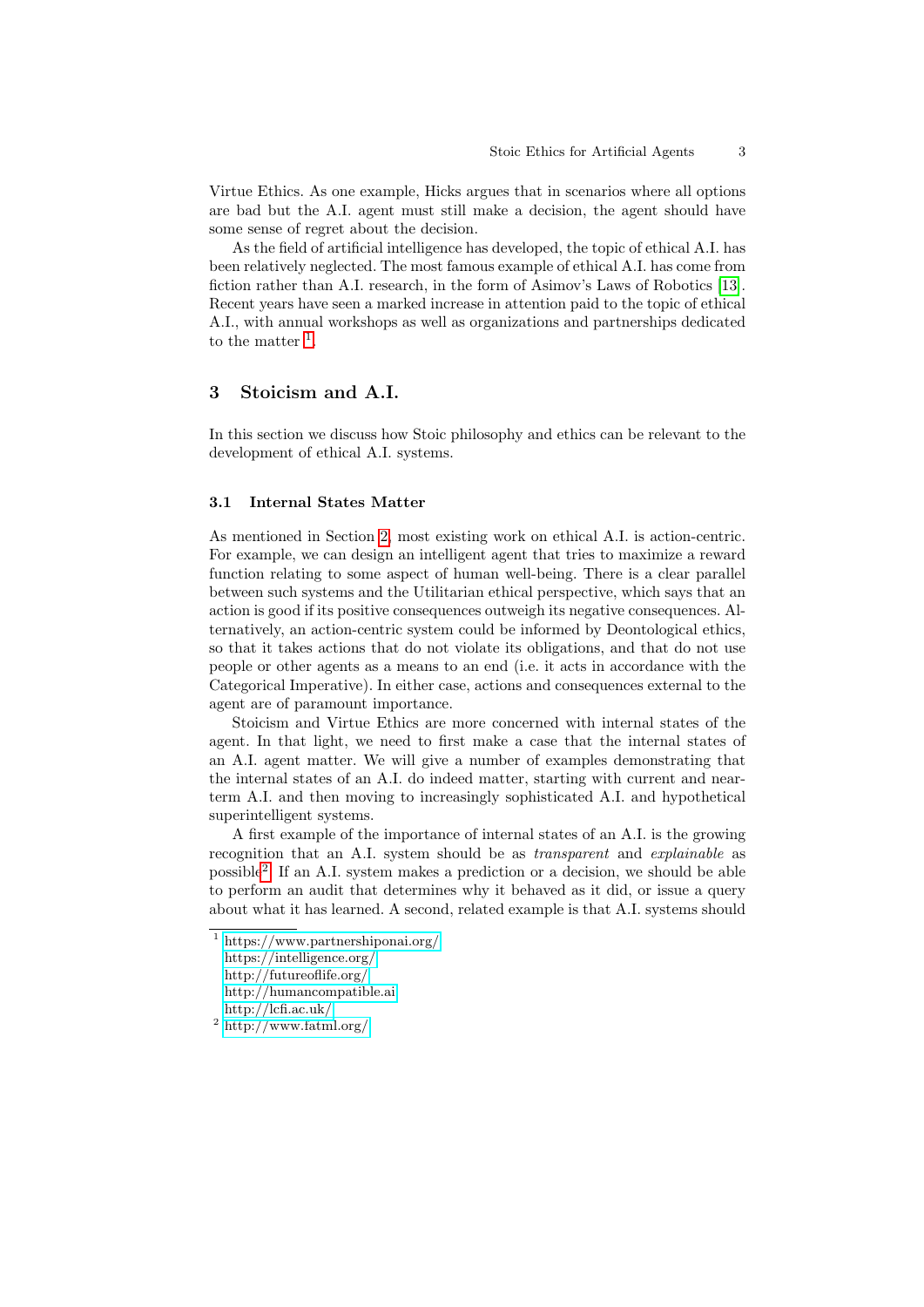be *corrigible*, or amenable to correction in order to improve behaviour and reduce mistakes [\[14\]](#page-11-11).

Another example concerns intelligent systems with affective capabilities. Affective computing involves the ability of a system to recognize, represent, and/or simulate affective states or emotions [\[15\]](#page-11-12). Since the role of emotion is critical in Stoic ethics, we will have much more to say about it below. At this point, it suffices to say that the internal states of an intelligent system with affective capabilities are important because the system may be engaging in persuasion or emotional manipulation that may be subtle from an external perspective.

If and when an A.I. system begins to match or exceed general human intelligence, we may need to engage in thorough monitoring of the system's internal states to carefully assess the agent's progress and capabilities. If a system is superintelligent but is a *boxed* A.I., meaning that it has severe restrictions on its external capabilities, it is possible that the agent will be strategically cooperative until it is unboxed, at which point it will have a strategic advantage and no longer need to cooperate with humans. It may also use emotional manipulation to persuade human operators to unbox it [\[7\]](#page-11-4).

The prospect of such superintelligent systems leads to what Bostrom calls mind crimes, i.e. immoral internal states. The example just given, of an A.I. being deceptively cooperative, could constitute an immoral internal state. Bostrom gives a more dramatic example, where a superintelligent agent is able to create conscious human simulations, and is moreover able to create and destroy such conscious simulations by the billions. If the human simulations are truly conscious, this would constitute massive genocide [\[7\]](#page-11-4).

These examples show that internal states are important even with current and near-term A.I. systems, and could become more so if superintelligent systems are ever developed.

#### 3.2 Control

A central notion of Stoicism is the dichotomy of control, or recognizing that some things are in our control and some things are not. A person should not be overly concerned with things outside of their control, and more importantly, things that are outside of a person's control are neither good nor bad, morally speaking. Only virtue is good, and being virtuous is always within a person's control. And even when dealing with events that are outside of our control, we still control our responses to those events.

There are several applications of this idea to artificial intelligence. Clearly, it is important for an A.I. agent to know what is and isn't under its control, i.e. what are its capabilities and what is the environment like. And in an uncertain environment, the agent still controls its responses. Modern Stoic thinkers have used the idea of a *trichotomy of control* [\[16\]](#page-11-13), introducing a third category of things we partly control, and that category can be demonstrated with two examples from within artificial intelligence. To use the example of an Markov Decision Process (MDP) with an optimal policy, the agent is best off following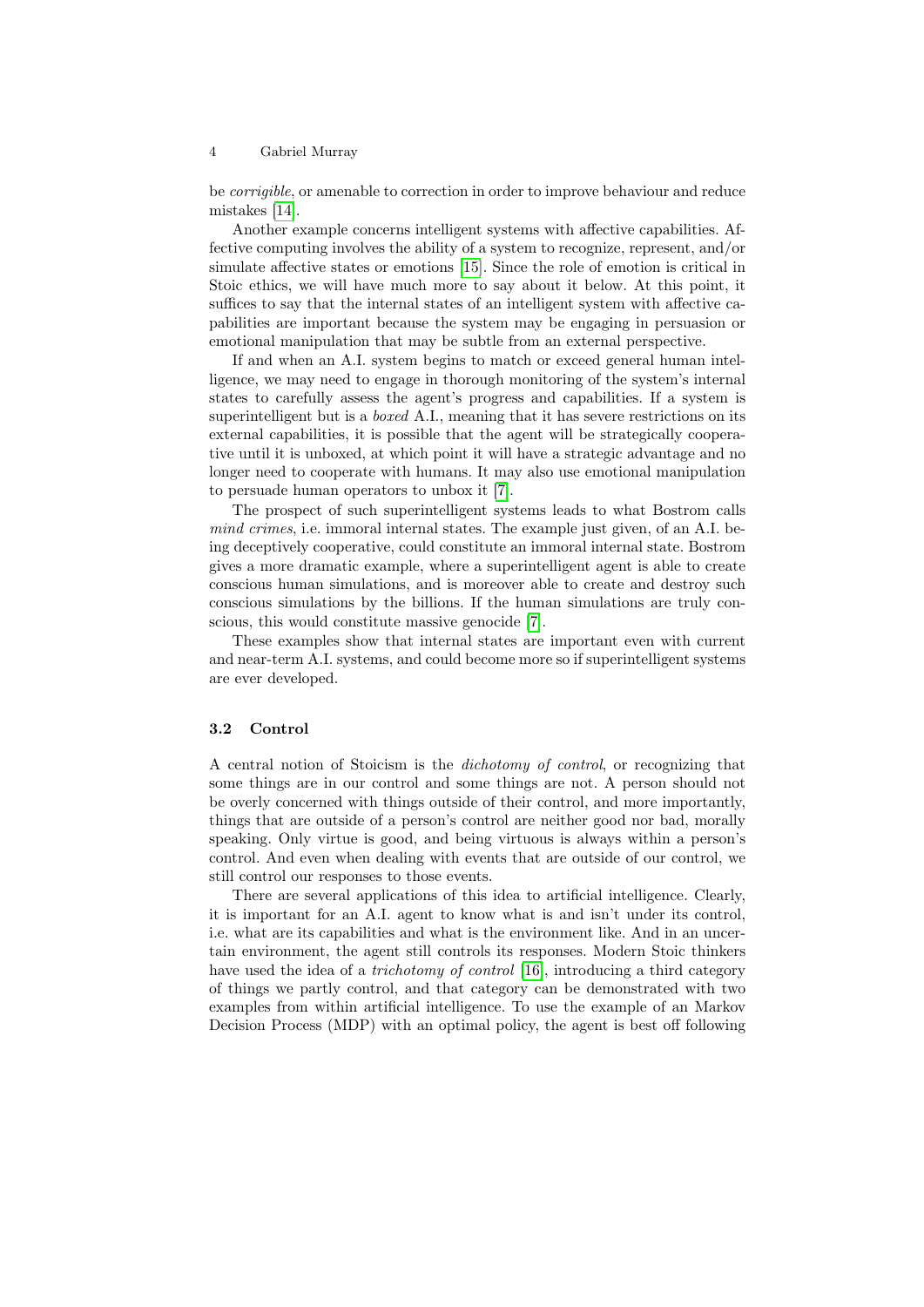the policy even though the dynamics are uncertain (it controls its choice of actions, but not the dynamics and environment). To use a second example of a multi-agent scenario with two players and a zero-sum game, the first agent can adopt a minimax strategy to minimize its maximum loss (it controls its choice, but not the choice of the other agent).

More importantly, we should not say that an A.I. agent is exhibiting morally wrong behaviour if that judgment is based on factors that are outside of its control. This distinguishes Virtue Ethics from Act Utilitarianism, with the latter being susceptible to the problem of *moral luck*. Moral luck is a problem for consequentialist theories of ethics, because unforeseen circumstances can lead to disastrous consequences, which would cause us to determine that the action was wrong.<sup>[3](#page-4-0)</sup> In contrast, Virtue Ethics says that the agent is behaving correctly if it is behaving in accordance with the cardinal virtues, regardless of external consequences.

### 3.3 Affective Computing

The Stoic notion of control is closely related to their perspective on emotions (or "passions"). Because the word stoic has entered the general vocabulary as meaning *lacking emotion*, Stoics have been wrongly thought of as being unemotional or disdaining emotion. In fact, their perspective on emotion is that we control our emotional responses to events even if we do not control the events themselves, and that it is pointless to fret about things outside of our control. A person obsessing about things outside their control is needlessly suffering.

Recall that affective capabilities for an intelligent system involve the ability to recognize, represent, and/or simulate emotions or affective states [\[15\]](#page-11-12). Let us call an agent with such capabilities an Affective Agent. Just as a Stoic person can monitor and control their emotional responses to events, so can an Affective Agent monitor and control how it represents and simulates emotional states. This has implications not just for the agent, but also for humans interacting with the agent. At one extreme, a person could be emotionally manipulated by an Affective Agent, while at the other extreme the Affective Agent could be a calming influence on a person.

We briefly note that even a system without explicit affective capabilities can be a calming influence. Christian and Griffiths [\[17\]](#page-11-14) introduce the notion of Computational Stoicism to refer to the peace of mind that comes with using optimal algorithms in our everyday lives. If we are employing an optimal algorithm to solve some problem, then we can do no better using the tools that are under our control, regardless of what consequences may result.

We need to be careful about describing an A.I. as Stoic and what that means with regard to emotion, as it is very likely that many people fear the prospect of a generally intelligent A.I. that is devoid of emotion and operates in a cold,

<span id="page-4-0"></span><sup>&</sup>lt;sup>3</sup> Rule Utilitarianism addresses the problem of moral luck, and Eric O. Scott points out (personal communication) that a consequentialist analysis of an agent can also address the problem by considering a large number of trials.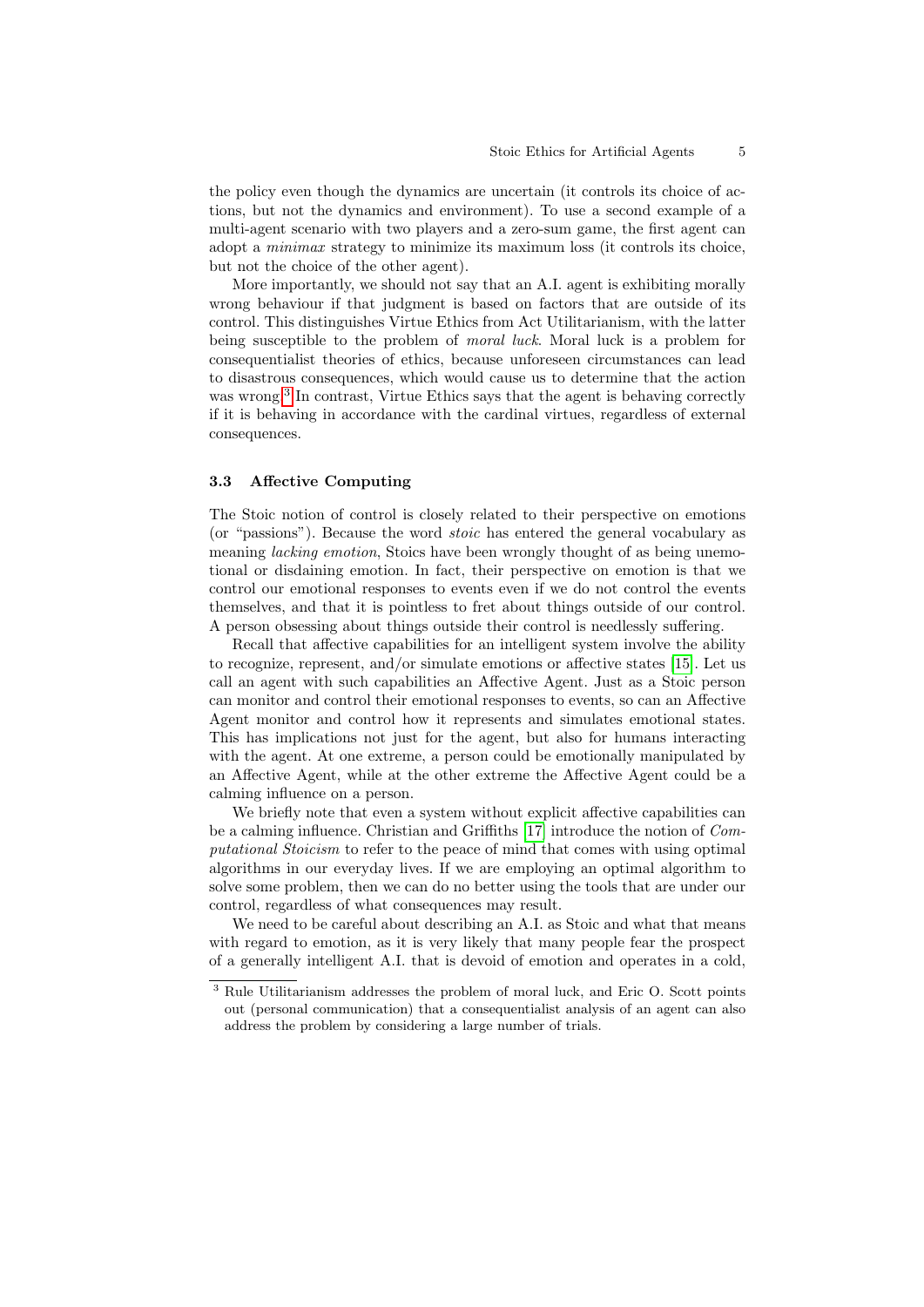calculating manner. Just as it is a mistake to describe a Stoic person as emotionless, it would be wrong to describe a Stoic A.I. as being emotionless. A Stoic A.I. would be an A.I. that is in accord with Stoic virtues, and has carefully calibrated affective capabilities. Stoic A.I. is virtuous A.I.

#### 3.4 Stoic Virtues

We now turn to the four cardinal Stoic virtues of wisdom, justice, courage, and temperance, and how they relate to characteristics of A.I. agents.

Wisdom: It may seem obvious that an intelligent agent should have wisdom, but it is not necessarily the case that even an advanced A.I. would be wise, since intelligence and wisdom are not normally considered by humans to be synonymous. That an advanced A.I. could lack wisdom becomes evident when we examine the virtues that are categorized under wisdom: good sense, good calculation, quick-wittedness, discretion, and resourcefulness [\[1,](#page-10-0)[18\]](#page-11-15). Computers are already beyond human-level in terms of excelling at calculation and being very fast. However, discretion and good sense are qualities that we do not necessarily associate with existing A.I. systems. Discretion for an intelligent agent could mean respecting privacy, and preserving anonymity in data. Good sense could incorporate commonsense reasoning, while resourcefulness could mean being innovative in finding new solutions to a problem.

The Stoics had three main areas of study: ethics, physics, and logic. They believed the three areas to be interdependent, because you cannot determine right or wrong (ethics) without understanding the world (physics) and thinking rationally (logic). A wise A.I. would need to be able to reason about real-world knowledge, including commonsense reasoning, while also being innovative and flexible – and A.I. systems based purely on logic are not always flexible. The Stoics also advocated the idea of being guided by the wisdom of an Ideal Sage, which we will discuss further below.

*Justice:* The virtues categorized under justice include piety, honesty, equity, and fair dealing  $[1, 18]$  $[1, 18]$ . An example of a just A.I. agent is one that does not mislead, even if the consequences of misleading could benefit the agent. The virtue of piety could be realized by an A.I. that is in a principal-agent relationship where it is designated to act on behalf of some principal, in which case it should be devoted to the principal and not to its own ends. Equity and fair dealing mean that an A.I. agent should not be biased in terms of race, gender, sexual orientation, or socioeconomic status, and should not use individuals as a means to its own ends.

Courage: Courage is often thought of as bravery, and we can easily imagine, for example, a military A.I. that is willing to be destroyed in order to save human lives. But when Stoic philosophers (and other Virtue Ethicists) talk about courage, they are speaking primarily about moral courage, which means taking some action for moral reasons, despite the consequences. So again we see a rejection of consequentialism, this time in the form of Stoic moral courage.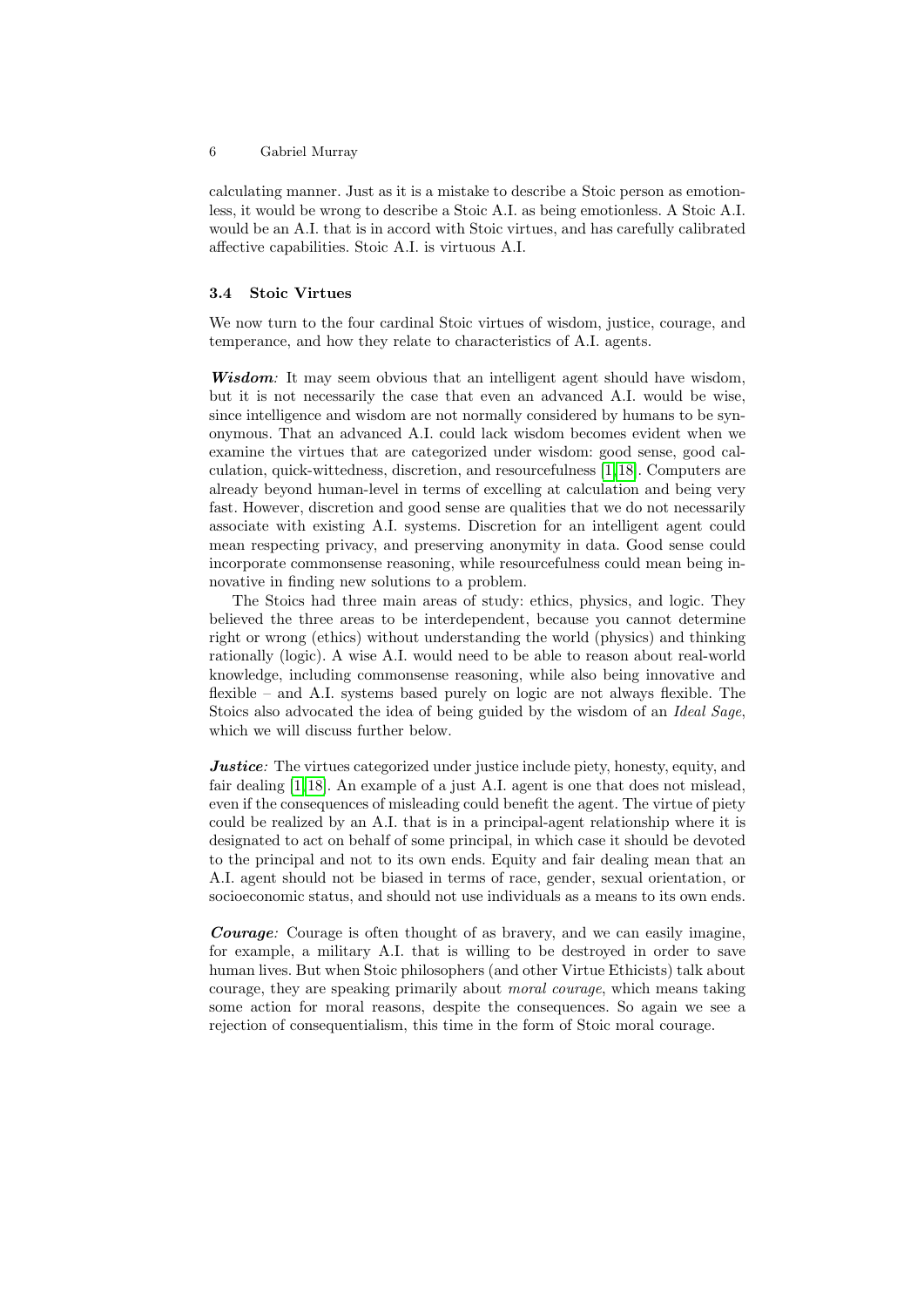The virtues categorized under courage include endurance, confidence, highmindedness, cheerfulness, and industriousness [\[1,](#page-10-0) [18\]](#page-11-15). Confidence can mean that the A.I. agent is a good Bayesian that is able to update its prior beliefs as it gathers evidence. It does not mean that the A.I. agent has confidence at all times, even when unwarranted. In fact, being explicit about its uncertainty and recognizing that it could be wrong can be seen as a virtue of humility that is closely coupled with the virtue of confidence.

Temperance: The virtues included under temperance include good discipline, seemliness, modesty, and self-control  $[1, 18]$  $[1, 18]$ . Overall, temperance involves restraint on the part of the A.I. agent. Corrigibility, or the ability to be corrected and improved, could be seen as a type of modesty. Seemliness involves a sense of decorum and appropriateness. The lack of the virtue of seemliness has been demonstrated by a simple A.I. known as Tay, a Twitter chatbot launched by Microsoft that began tweeting racist and graphic content [\[19,](#page-11-16) [20\]](#page-11-17). Self-control can be based on feedback and learning. Bostrom describes the idea of domesticity, where an A.I. agent has a limited scope of ambitions and activities. Bostrom also discusses the idea of instructing an A.I. agent to accomplish its goals while minimizing the impact that it has on the world [\[7\]](#page-11-4). Amodei et al. [\[4\]](#page-11-1) similarly propose either defining or learning an impact regularizer for an agent. Temperance is an intriguing virtue for an A.I., as it seems to be at odds with the maximizing nature of many A.I. systems. We suggest that A.I. agents should rarely be engaged in pure maximization of some reward function, but instead be doing maximization subject to various constraints on their impact, or else have those constraints included in the reward function. We sketch out one such algorithm in Section [4.](#page-9-0) Alternatively, satisficing rather than maximizing models can be explored [\[21\]](#page-11-18).

## 3.5 Moral Progress and the Ideal Sage

Stoics believe in moral progress toward some ideal virtuous state, while also recognizing that perfect virtue is not attainable. This emphasizes the need for a Stoic A.I. to be able to learn from experience, including from its own actions and mistakes, rather than being inflexible and having its behaviour predefined by strict rules. We previously mentioned the idea of an A.I. having some sense of regret when it has made a choice from a set of options that are all bad. At first, the idea of an A.I. agent with regret may seem to conflict with Stoic ideas about control, since the past is outside of our control and it is pointless to obsess about things that have already happened. While that is true, a Stoic A.I. can retain a memory of its choices and mistakes, including a sense of responsibility for things that have transpired, with an aim toward improving its behaviour in similar situations. This would be an indication of moral progress. Improving its behaviour in similar situations may entail creativity and coming up with options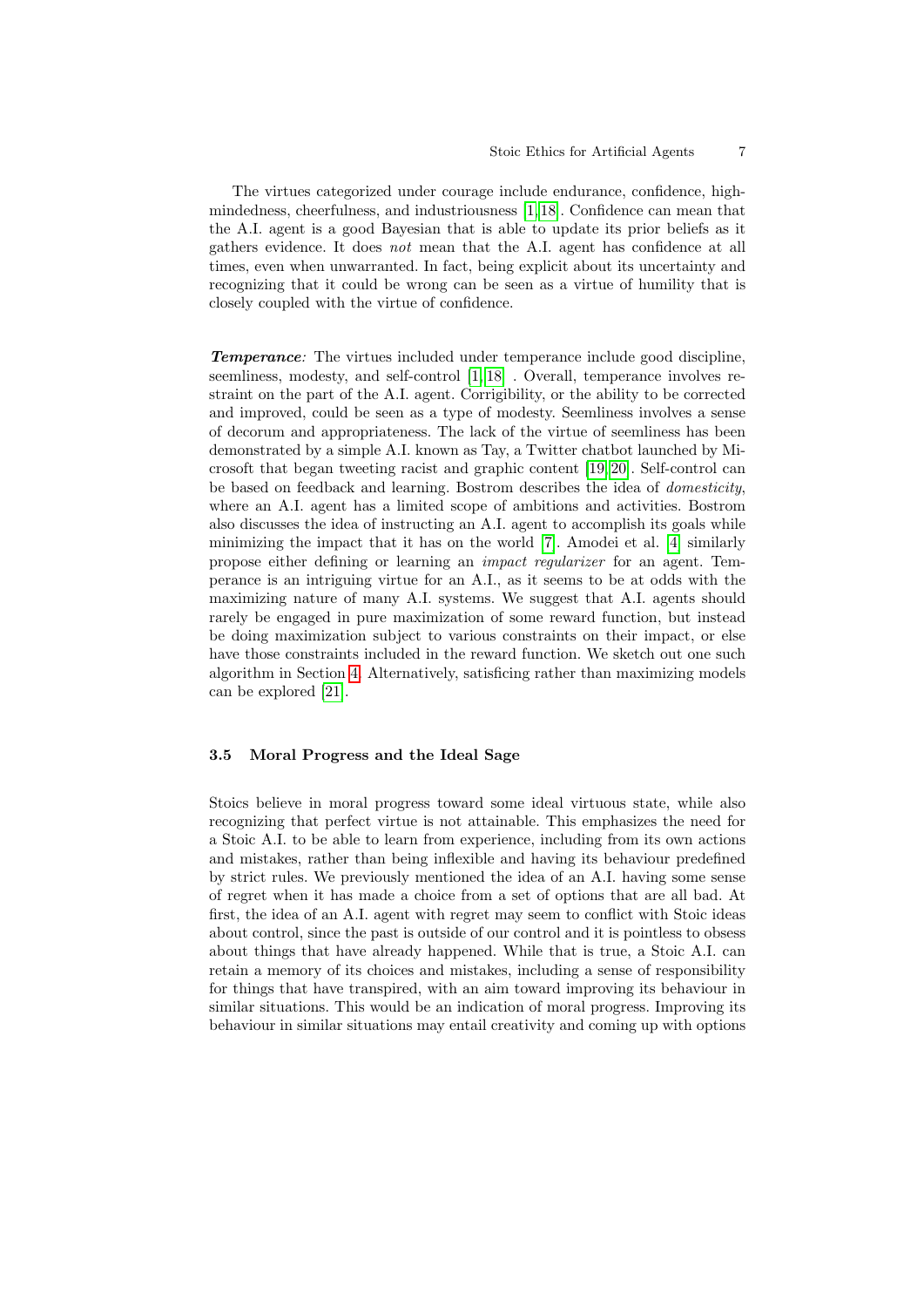that are more acceptable and virtuous than the options previously known to the agent.[4](#page-7-0)

To assist in making moral progress, Stoics use the notion of an Ideal Sage, and consider what the perfectly wise and virtuous sage would do in particular scenarios. While it is usually assumed that the Ideal Sage is hypothetical and that there is no perfectly virtuous person, ancient Stoics used Socrates and Cato the Younger as two figures to consider when looking for guidance [\[22\]](#page-11-19). There are many ways that the concept of an Ideal Sage could be used by an A.I. agent, and we will consider them in order of increasing complexity. A simple version of an Ideal Sage is an optimal algorithm: the A.I. agent should use an optimal algorithm wherever it is possible and efficient, and when it is infeasible to use the optimal algorithm, the A.I. agent can try to approximate the optimal algorithm, or consider how the optimal algorithm would operate on a simplified version of the problem at hand. The A.I. agent may be able to calculate a competitive ratio for the algorithm it uses, describing how close it is to the performance of the optimal algorithm. A second very simple example of an Ideal Sage is in the form of gold-standard feedback provided by a human, e.g. the principal in a principal-agent relationship.

That second notion leads us towards Christiano's proposal for "approvaldirected agents," instead of goal-directed agents [\[9,](#page-11-6) [23\]](#page-11-20). An approval-directed agent takes actions that it thinks its overseer would highly rate, and can avoid issues with goal-directed agents such as misspecified goals. Christiano also emphasizes that the agent's internal decisions can also be approval-directed. The following quote from Christiano [\[9\]](#page-11-6) nicely parallels the idea that the Ideal Sage (in this case, a perfect overseer) represents an unattainable state but that we can start simply and scale up:

"Asking an overseer to evaluate outcomes directly requires defining an extremely intelligent overseer, one who is equipped (at least in principle) to evaluate the entire future of the universe. This is probably impractical overkill for the kinds of agents we will be building in the near future, who dont have to think about the entire future of the universe. Approvaldirected behaviour provides a more realistic alternative: start with simple approval-directed agents and simple overseers, and scale up the overseer and the agent in parallel."

For example, the approval-directed agent can begin learning from examples that have been labelled by the overseer as acceptable or not acceptable behaviour. In turn, the agent can assist and improve the overseer's capabilities. Christiano's proposal represents an implementable path forward for developing virtuous agents.

<span id="page-7-0"></span><sup>&</sup>lt;sup>4</sup> It should be noted, however, that creativity is a double-edged sword for an A.I. agent, since it may come up with very unexpected and disastrous solutions to a problem, such as Bostrom's extreme example of a superintelligent agent getting rid of cancer in humans by killing all humans [\[7\]](#page-11-4). That is a clear example of the difference between creativity and moral progress.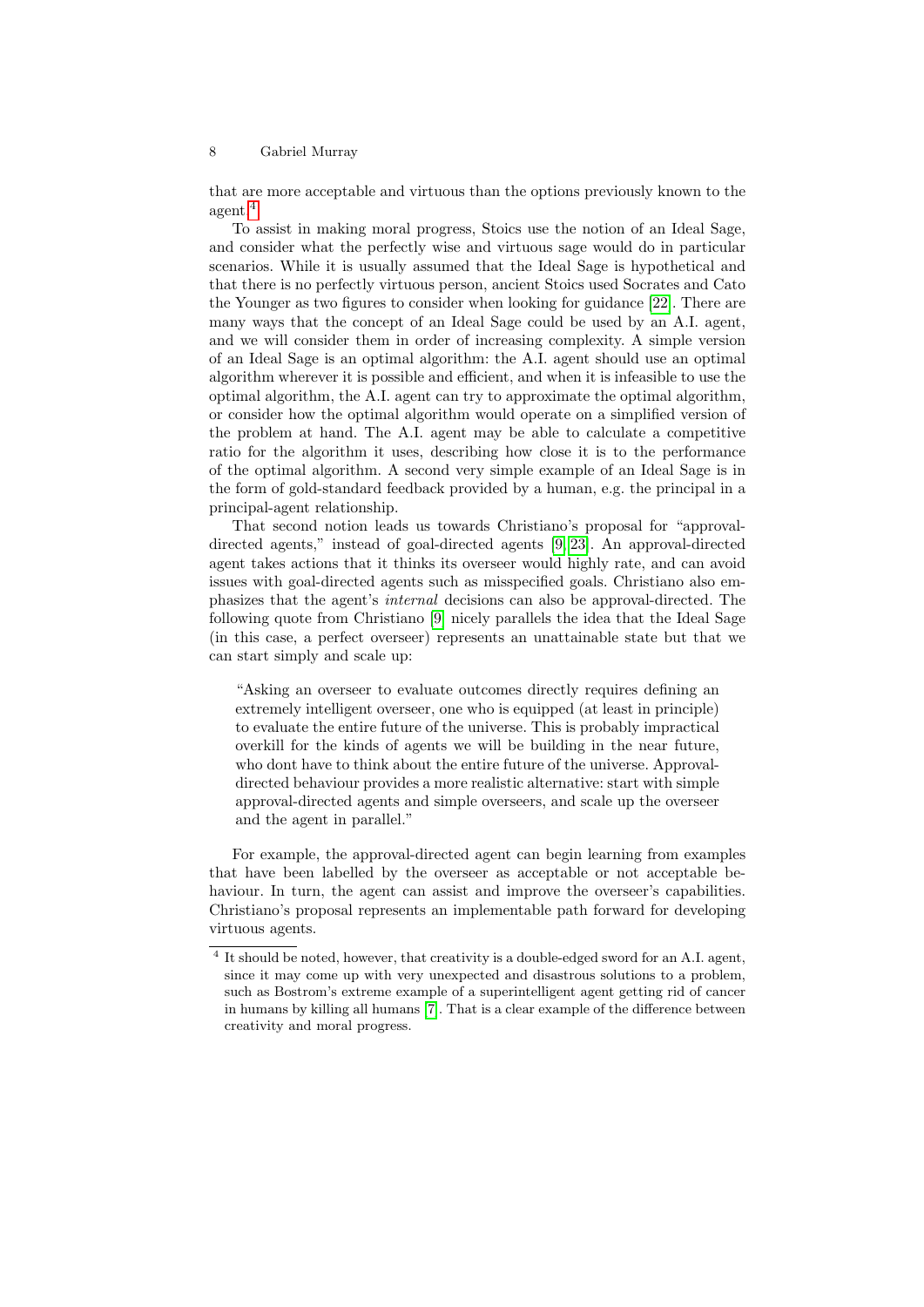We conclude our discussion of the Ideal Sage with proposals by Bostrom and Yudkowsky for how a superintelligence could learn values. Bostrom [\[7\]](#page-11-4) has proposed several variants of what he calls the *Hail Mary* problem, wherein the A.I. agent considers hypothetical alien superintelligences and tries to determine what those alien intelligences would likely value. Yudkowsky [\[10\]](#page-11-7) (further discussed by Bostrom [\[7\]](#page-11-4)) proposes that an A.I. agent can learn values by considering what he calls the coherent extrapolated volition (CEV) of humanity. The CEV essentially represents what humans would do if we were more intelligent and capable, and the A.I. agent determines its values by learning and analyzing the CEV. Both proposals have provoked much discussion but have a shared weakness, in that it is not at all clear how to implement them in the near future.

#### 3.6 Stoic Practices

In addition to the Stoic virtues and Ideal Sage, we can discuss other Stoic practices that may have interesting parallels for an A.I. agent. The first practice is the premeditatio malorum, roughly translated as an anticipation of bad things to come [\[22\]](#page-11-19). For Stoic practitioners, this is often a morning meditation in which they anticipate potential misfortunes they may encounter, which could range from dealing with unkind people to losing a loved one. The idea is not to obsess over things that have not yet happened (which would be un-Stoic), but rather to rob these events of their ability to shock or control us. For an artificial agent, such planning could be used to consider worst-case scenarios, minimize maximum potential losses, and identify whether other agents are competitive or cooperative.

Another Stoic practice is to append the phrase "fate permitting" to all plans and aspirations, which represents a recognition that the person controls their own actions but not the consequences. For an A.I. agent, the parallel might be that the agent should always mind the uncertainty in its plans and its environments. The agent's internal states corresponding to plans and goals may not lead to the desired external states.

A final Stoic practice is the evening meditation, in which a person reviews the events of the day and engages in moral self-examination. For example, they may ask themselves whether they behaved virtuously and acted in accordance with the core ideas of Stoicism, or whether they could have done things differently. Again, the idea is not to obsess over things that have already happened and are therefore outside of our control, but rather to learn from experience and engage in moral progress. The parallels for an A.I. agent are clear, as any ethical agent will need to learn and improve. If the agent had been operating in a situation where it had to make choices with very limited information and time, it could later look for alternative, innovative choices that would have been more in accordance with the cardinal virtues or the preferences of an overseer. If the agent had been forced to employ a greedy algorithm while processing data in an online manner, it could later examine how performance might have improved in an optimal offline environment, and calculate the competitive ratio of the greedy algorithm it had been using. It could revisit the decisions that it had made and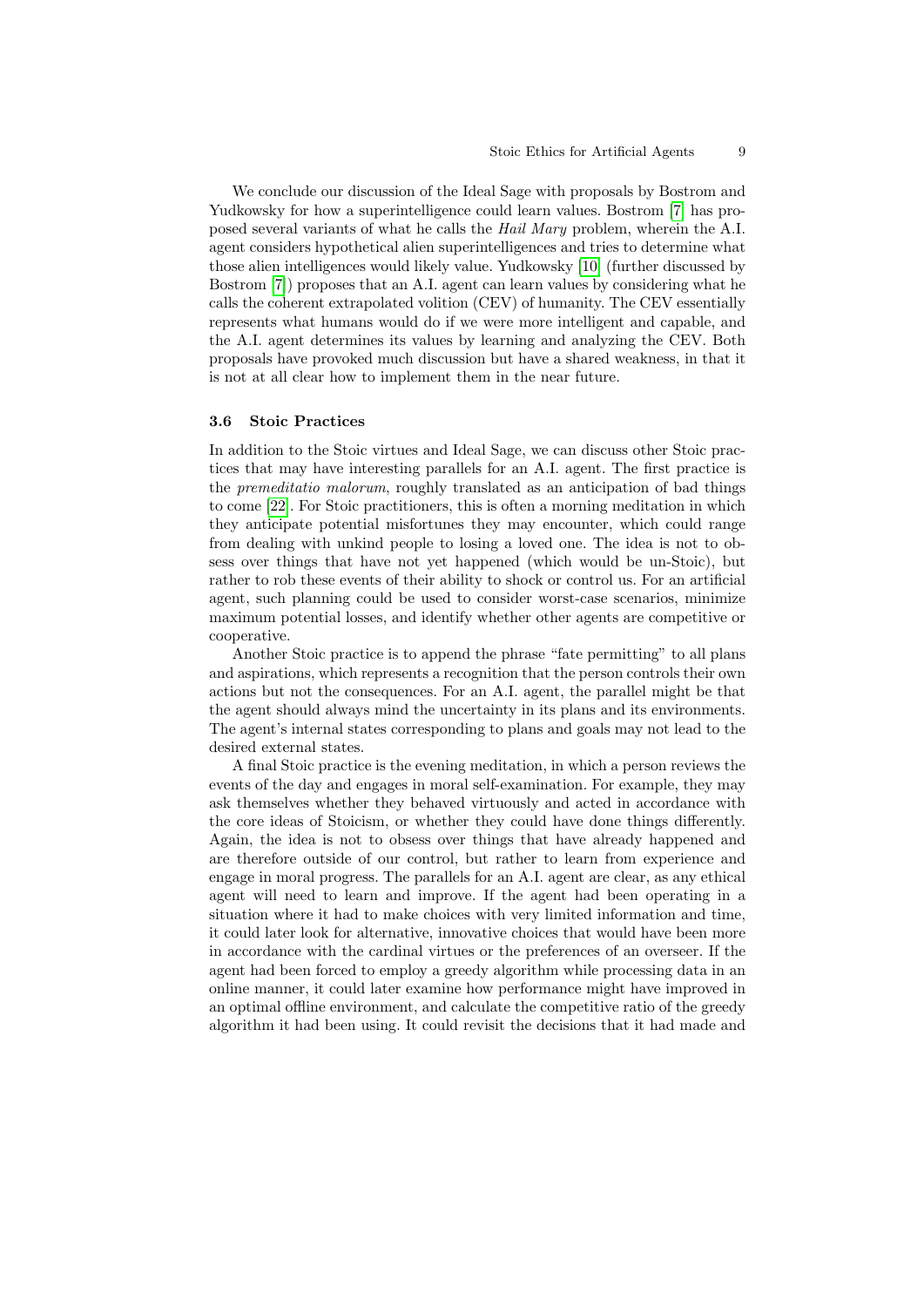perform a self-audit examining the reasons behind the decision, and whether those reasons will be transparent and understandable to a human interrogator.

# <span id="page-9-0"></span>4 Criticisms and Responses

We can consider potential criticisms against Stoicism and the idea that it has any bearing on developing ethical A.I. A general criticism of Stoicism and other forms of Virtue Ethics is that they do not provide a strong normative ethics for real-world situations in which a person needs to make a decision given their available information [\[2\]](#page-10-1). Where Utilitarianism and Deontological ethics provide principles that are precise and (ostensibly) actionable, Stoicism gives a much vaguer principle: do what a virtuous person would do. A response to this accusation is to accept it and to point out that both Utilitarianism and Deontological Ethics are more unclear than they seem at first glance. For example, two Utilitarians can be in the same situation with the same available information and come to very different conclusions about the ethical course of action. Utilitarianism and Deontological Ethics over-promise in that they make ethical decision-making seem like a very simple application of a single rule (respectively, the principle of maximum utility and the Categorical Imperative), which can lead to overconfidence, or to a perverse application of the rule. For example, an A.I. agent that is trying to maximize a reward relating to human well-being could wind up directly stimulating the pleasure centres of the human brain in order to bring about a sense of well-being [\[7\]](#page-11-4).

An A.I. that is trying to maximize some reward function can engage in re-ward hacking, also known as wireheading [\[4,](#page-11-1) [7\]](#page-11-4). This is a situation where a very advanced A.I. is able to gain control of the reward signal, so that it can get a very large reward without having to take any external actions at all. Something similar could happen with a Stoic A.I. if an actor-critic architecture is used, e.g. the critic module could be disabled. Similarly, an approval-directed A.I. could become so intelligent that it is certain it knows the overseer better than the overseer does, and thus decide to be its own overseer, granting itself approval for any action. For this reason, we encourage research into overseer hacking, just as current research examines reward hacking. This relates to the idea of *adjustable* autonomy in multi-agent systems, and the opportunities and challenges associated with an agent being able to dynamically change its autonomy so that it defers to a person more often or less often [\[24\]](#page-11-21).

Against the accusation that Stoicism is too vague for agents who need to make specific decisions and actions, we offer two responses:

- Approval-directed architectures offer a clear, implementable path forward, with the overseer acting as an Ideal Sage that seeds the A.I. with examples of approved and disapproved scenarios and actions.
- A syncretic ethics can be derived that combines elements of Stoicism with Utilitarian and Deontological ideas.

In the following subsection, we briefly describe a syncretic ethics approach for A.I. that includes Stoicism and Virtue Ethics.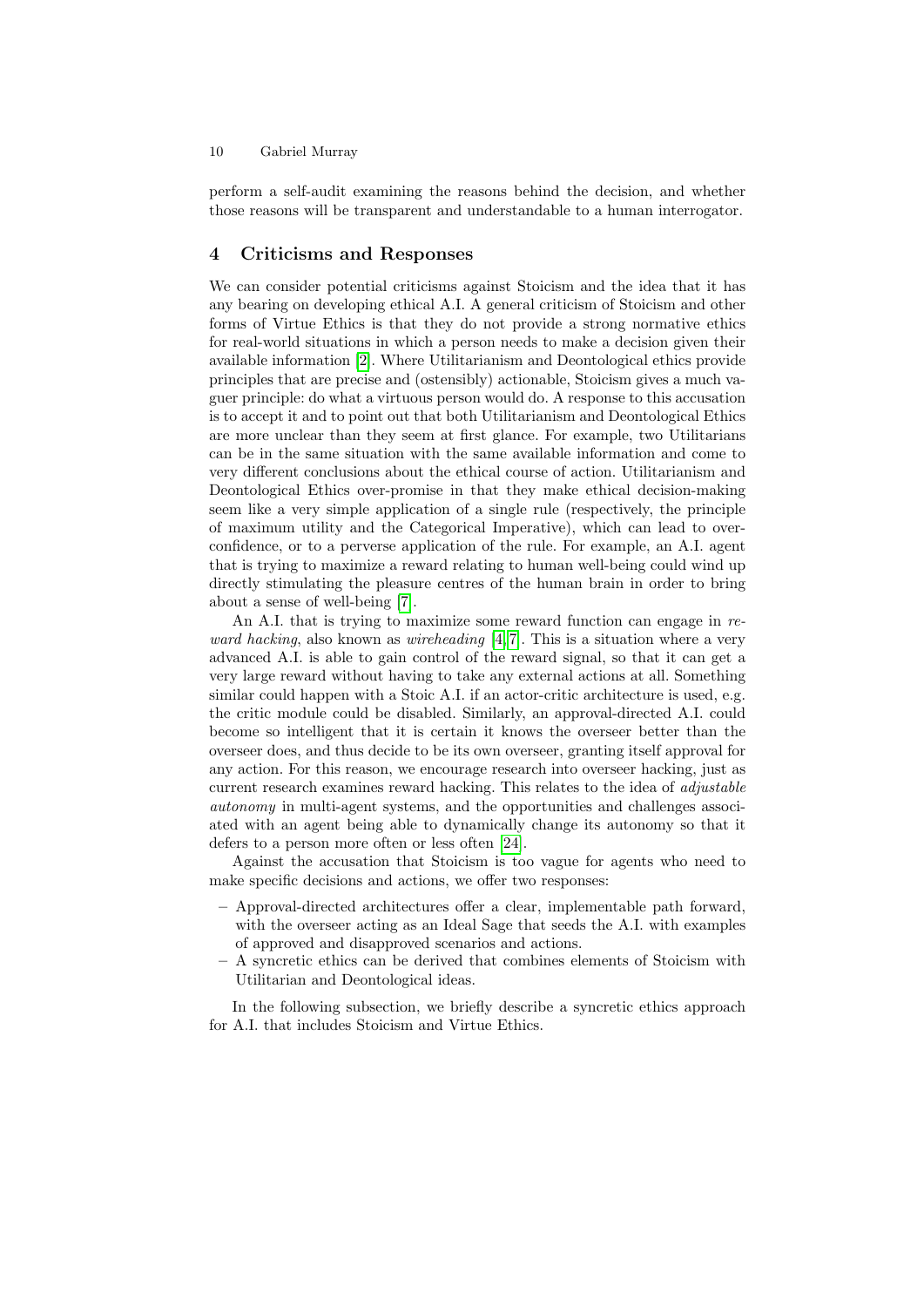#### 4.1 Paramedic Ethics for Artificial Agents

Collins and Miller [\[25\]](#page-11-22) provide a "paramedic ethics" for Computer Science professionals who may need to take action in a variety of scenarios where time and information are limited, and where the decision-makers may not have in-depth knowledge of ethical theories. They propose a syncretic algorithm that combines elements of Utilitarianism, Deontological Ethics, and Social Contract Theory. It is possible to come up with a similar algorithm that also incorporates Virtue Ethics. For example, a very simplified and general algorithm could be structured as follows:

- Gather data.
- Determine the available actions.
- For each action a:
	- 1. Does a satisfy the agent's obligations (to a human principal, other agents, the law, etc.)? (the Deontological step)
	- 2. Does a accord with the cardinal virtues (or would it be approved by the overseer)? (the Stoic step)
	- 3. What is the expected utility of a? (the Utilitarian step)
- Decide on an action by maximizing step 3 while satisfying the constraints in steps 1 and 2.

# <span id="page-10-2"></span>5 Conclusion

In this position paper, we have attempted to show how Stoic ethics could be applied to the development of ethical A.I. systems. We argued that internal states matter for ethical A.I. agents, and that internal states can be analyzed by describing the four cardinal Stoic virtues in terms of characteristics of an intelligent system. We also briefly described other Stoic practices and how they could be realized by an A.I. agent. We gave a brief sketch of how to start developing Stoic A.I. systems by creating approval-directed agents with Stoic overseers, and/or by employing a syncretic paramedic ethics algorithm with a step featuring Stoic constraints. While it can be beneficial to analyze the ethics of an A.I. agent from several different perspectives, including consequentialist perspectives, we have argued for the importance of also conducting a Stoic ethical analysis of A.I. agents, where the agent's internal states are analyzed, and moral judgments are not based on consequences outside of the agent's control.

Acknowledgements Thanks to Eric O. Scott for helpful feedback and discussion.

# References

- <span id="page-10-0"></span>1. Pigliucci, M.: Stoicism [http://www.iep.utm.edu/stoicism/,](http://www.iep.utm.edu/stoicism/) (Accessed on 2- January-2017).
- <span id="page-10-1"></span>2. Hursthouse, R., Pettigrove, G.: Virtue ethics (2016) [https://plato.stanford.edu/](https://plato.stanford.edu/entries/ethics-virtue/) [entries/ethics-virtue/,](https://plato.stanford.edu/entries/ethics-virtue/) (Accessed on 2-January-2017).